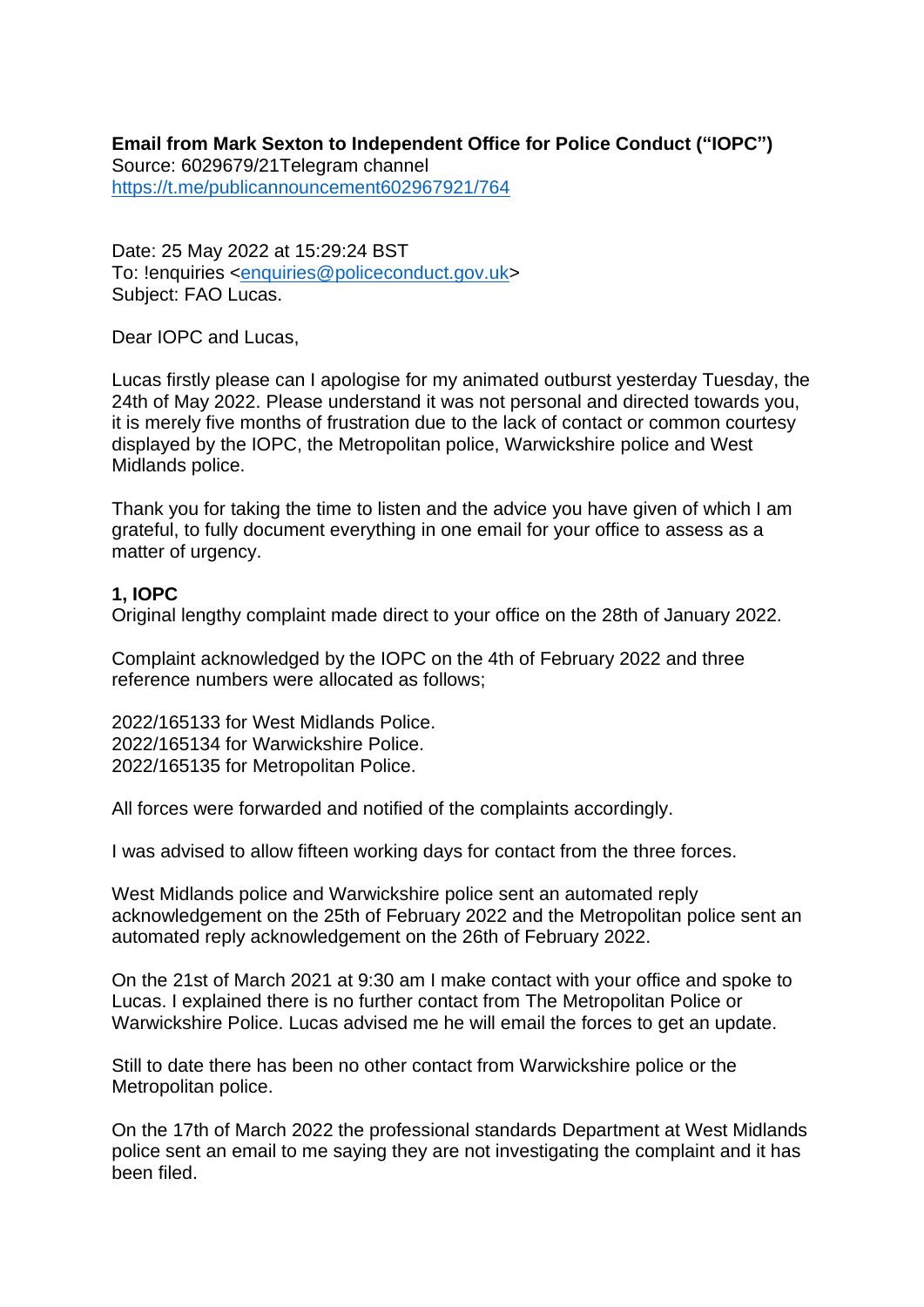On the 24th of May 2022 I made contact with your office and spoke to Lucas. I explained my frustrations about the lack of contact. I was advised to document all contact and communication in relation to these matters, in one email, to this office, for you to assess and action as a matter of urgency.

# **2, The Metropolitan Police,**

A criminal complaint was made at Hammersmith police station on the 20th of December 2021.

In attendance with Mark Sexton were two practicing lawyers Philip Hyland and Lois Bayliss and a medical doctor, Sam White.

Evidence was supplied and verbalised over a six-hour period to a constable who in turn provided a crime number for the offences of Gross Negligence Manslaughter and Misconduct in Public Office. Named offenders were clearly identified.

Crime reference number 6029679/21 refers.

Over a ten-week period a significant amount of evidence was provided to the Metropolitan police CID department at Hammersmith police station who provided a file dropbox to submit all of the evidence. A detective was allocated to collect and collate the evidence.

We were later informed a number of other detectives were involved and the investigation was being run by a chief inspector whose name we were never provided with.

Evidence was provided in electronic form, on memory sticks, in folders, videos, links, articles and typed statements.

The evidence submitted was vast, fully documented, irrefutable and damning, outlining serious criminal offences being committed by senior members of government, senior members of the civil service and senior serving police constables.

Evidence was supplied by many world-renowned experts in the field of medicine, cardiology, immunology, science, data, lawyers, barristers, serving and retired nurses and doctors and retired police constables. Not just from within the United Kingdom but from many countries around the world and many of whom are world leading experts in their fields.

Over four hundred victim and witness statements were obtained and provided by lawyer Lois Bayliss, NHS whistle blower statements, care home worker whistle blower statements, statements from serving GPs some of which were harrowing to read.

Despite the vast amount of irrefutable evidence, despite being able to identify twenty one serious criminal offences being committed and despite being able to identify at least fifteen named known offenders, the case was closed.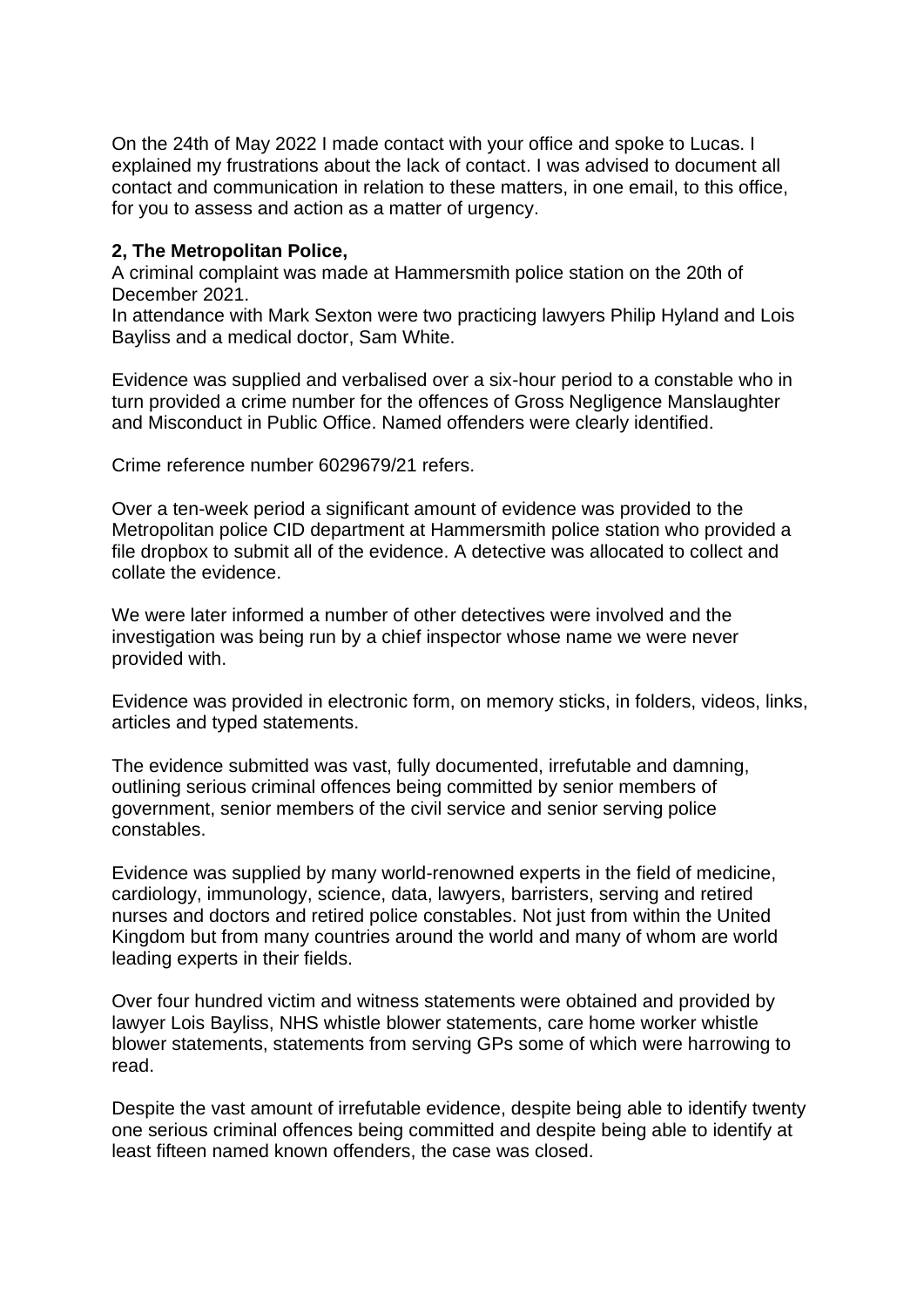On the 22nd of February 2022 deputy assistant commissioner Jane Connors went public to say no crimes were identified and the matter was closed.

Detective superintendent Tor Garnett from Hammersmith CID sent a one-page letter to the four original informants and complainants, stating, no crimes were identified and there will be no further investigation.

What is most concerning, at no point did anyone from the Metropolitan police from December 20th 2021 up to and including the 22nd of February 2022 make contact with any of the victims, any of the witnesses, or any of the world-renowned experts who were offering their evidence and expertise to assist The Metropolitan Police. It is also believed not one of the alleged offenders were spoken to or contacted.

On the 25th of February 2022 a thirty-page letter was sent to deputy assistant commissioner Connors and detective superintendent Garnett.

The letter was sent by lawyer Philip Hyland with assistance from lawyer Lois Bayliss, Dr Sam White and retired constable Mark Sexton.

The letter outlined the failings of the Metropolitan police for their lack of investigation, it also identified a number of serious issues and misconceptions made by the senior officers in their letter to the informants from the 22nd of February.

On the 18th of May 2022 lawyer Philip Hyland received a letter from Detective Superintendent Tor Garnett. She again reiterated no criminal offences are identified, no further investigation will take place and any further documents submitted will not be actioned.

This is a blatant disregard of the law, the irrefutable evidence submitted has been ignored, a cover up is taking place and it is clear that Superintendent Tor Garnett is perverting the course of justice as is Deputy Assistant Commissioner Jane Connors.

#### **3, Perverting the course of Justice,**

On the 21st of March 2022 I made contact with the Metropolitan police and spoke to SN135 Samuel who created a CAD number 2269 this was at 11:35 am on this day.

I made a criminal complaint against Deputy Assistant Commissioner Jane Connors and Detective Superintendent Tor Garnett for the offence of Perverting the Course of Justice due to their deliberate covering up of serious criminality by members of parliament, civil servants and senior police constables.

On the 30th of March 2022 at 16:50 hours I was contacted by Sergeant Norton from Charing Cross police station and he created CAD reference 1879 of the 30/03/2022.

Sergeant Norton spent 45 minutes obtaining the necessary information and in turn documented the same. Sergeant Norton sent the criminal allegation direct to the Central West Professional Standards Unit, who would most likely send it on to the directorate of professional standards due to the nature of the complaint and who it was against.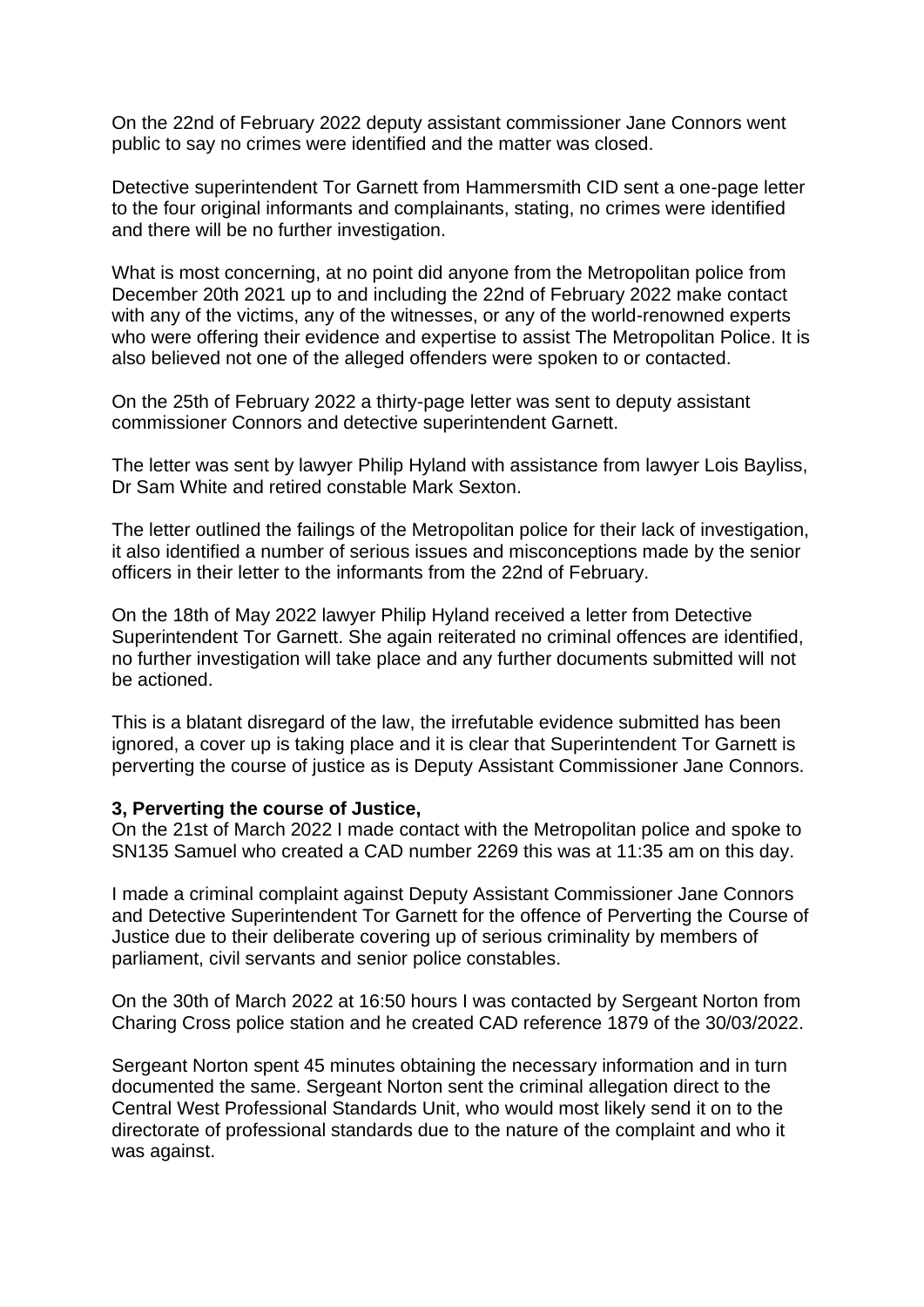I was advised somebody would be in touch within two to three weeks and as is true to from, today the 25th of May 2022, I have had no contact at all from anyone within the Metropolitan Police regarding this or any other matter.

## **4, Complaint by lawyer Philip Hyland.**

On the 3rd of May 2022 lawyer Philip Hyland of PJH law made a complaint to the IOPC. This is regarding the conduct of Deputy Assistant Commissioner Jane Connors and the conduct of the Metropolitan police.

Reference number 154202 of the 3rd of May 2022 was allocated accordingly.

Please note this complaint by Philip Hyland is all part of the same incident regarding crime reference number 6029679/21.

### **5, The police Federation of the Metropolitan Police**.

Due to the serious concerns many people have, me included, surrounding the conduct of senior ministers, civil servants and senior police constables. I felt it was my duty to make direct contact with Mr Ken Marsh who is the chair of the Federation of the Metropolitan police.

A number of emails were sent to Mr Marsh by me, containing various information, documents and reports surrounding events from December 2021 up-to and including the present day. It is only right as the chair of the federation Mr Marsh has a duty to his members to make them fully aware of the crimes being committed and by who.

A total of twelve emails were sent to Mr Marsh by me;

16/2/22, 6 emails sent. 26/2/22, 3 emails sent. 29/3/22, 1 email sent. 31/3/22, 1 email sent. 25/5/22, 1 email sent.

Only three emails were sent to me in reply by Mr Marsh.

16/2/22, 3 emails sent to me.

To the best of my belief and knowledge Mr Ken Marsh has failed as is his duty as a serving constable to notify his members of the crimes being committed and by who.

# **6, Misconduct in public office offences by all "partygate" attendees**.

On the 10th of May 2022 I attended Parliament and spoke to constables on duty. I had with me, in an envelope, paperwork detailing and documenting offences of Misconduct in Public Office against Boris Johnson and Rishi Sunak. I was advised to send the paperwork in the post addressed to the Metropolitan police at The Palace of Westminster.

On this day I also attended number 10 Downing Street, but due to only armed officers being available I was unable to leave the paperwork for their attention. So, I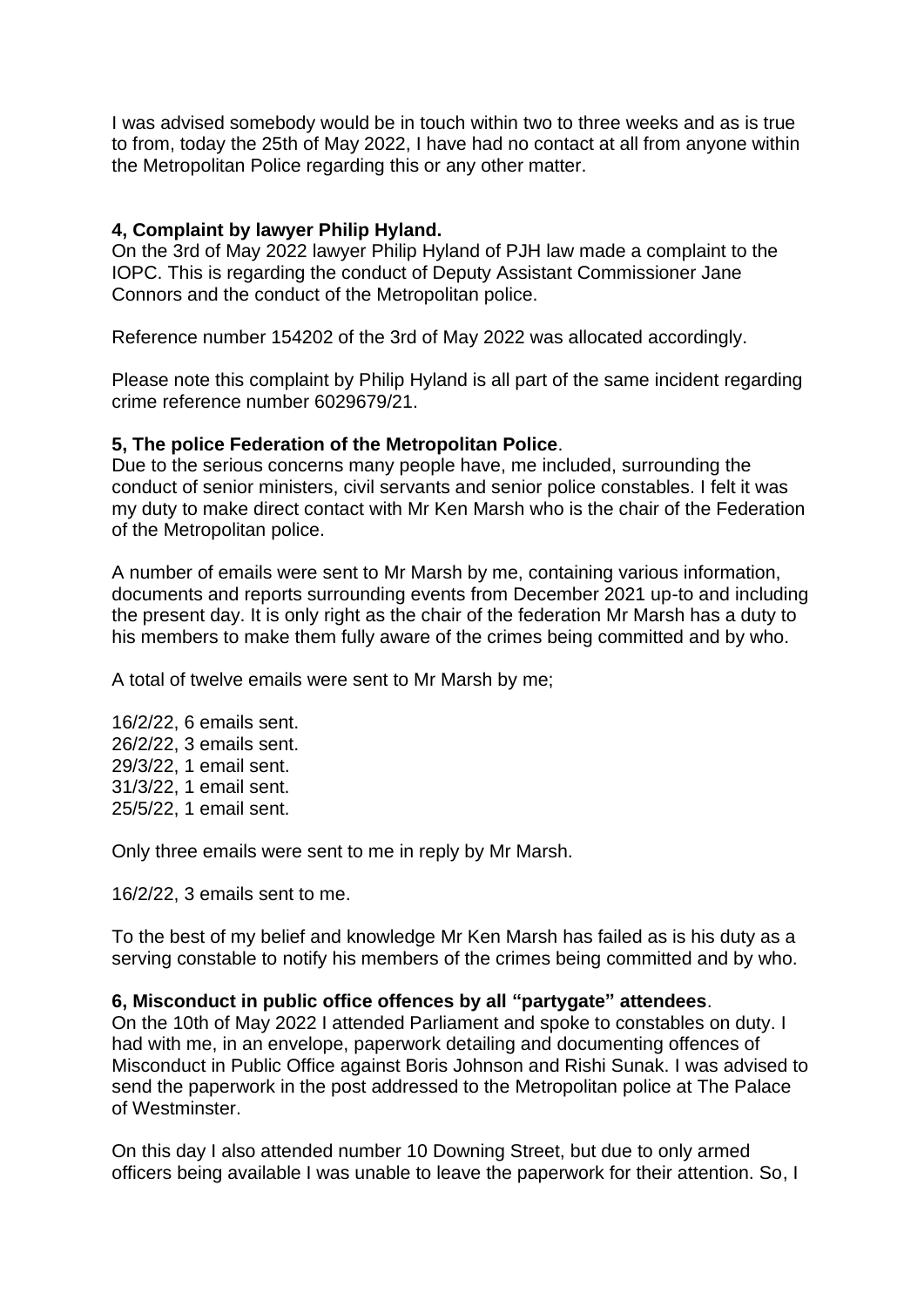attended the nearest post office and addressed and stamped the envelopes and sent them to the police at Westminster and to the police at Downing Street.

On this day I attended Charing Cross police station and advised them I want to make a criminal complaint of Misconduct in Public Office against Boris Johnson and Rishi Sunak.

I met with two constables, I produced the paperwork and I was met with hostility, rudeness, I was dismissed and told this matter had already been dealt with by means of a fixed penalty notice, issued by a judge, in a court of law that Boris Johnson and Rishi Sunak had attended.

Naturally I challenged the constable that he was lying to my face, the very point of accepting and paying a fixed penalty notice means you do not need to attend court or speak to a judge. This defeats the object of the fix penalty notice in the first place.

The officer was rude, dismissive and told me I can stay sat in the police station or I can leave, it's entirely up to me and he wasn't interested in what I had to report having taken advice from his Sergeant.

From Charing Cross I attended Hammersmith police station and I provided the same paperwork in an envelope for the attention of detective Superintendent Tor Garnett.

I have had no further dealings or contact from anyone within the Metropolitan Police since that day.

### **7, BBC, SKY and ITV news,**

On the 24th of May 2022 a number of news bulletins aired on the above three channels openly criticising Boris Johnson and other ministers for their multiple and blatant breaches of the coronavirus regulations. There was also heavy criticism for the poor and lack of investigation by the Metropolitan police into these matters.

It is now clear members of Government, the civil service and the police are guilty of serious criminal offences and the Metropolitan police are also guilty of perverting the course of justice by trying to cover up these serious criminal offences.

I have been trying to bring this to your attention as an independent investigative body since January 2022. We now have all of the main news channels reporting on this. It is now incumbent upon you within your capacity to fully investigate The Metropolitan Police, Warwickshire Police and West Midlands Police for their blatant failures by refusing to investigate serious crime, Perverting the Course of Justice and Assisting Known Offenders.

The vaccines for the coronavirus are causing serious harm, injury and death in all age groups throughout the United Kingdom.

Government ministers know this, civil servants know this and senior police officers know this, yet they continue to allow them to be administered to the men, women and children across the nation.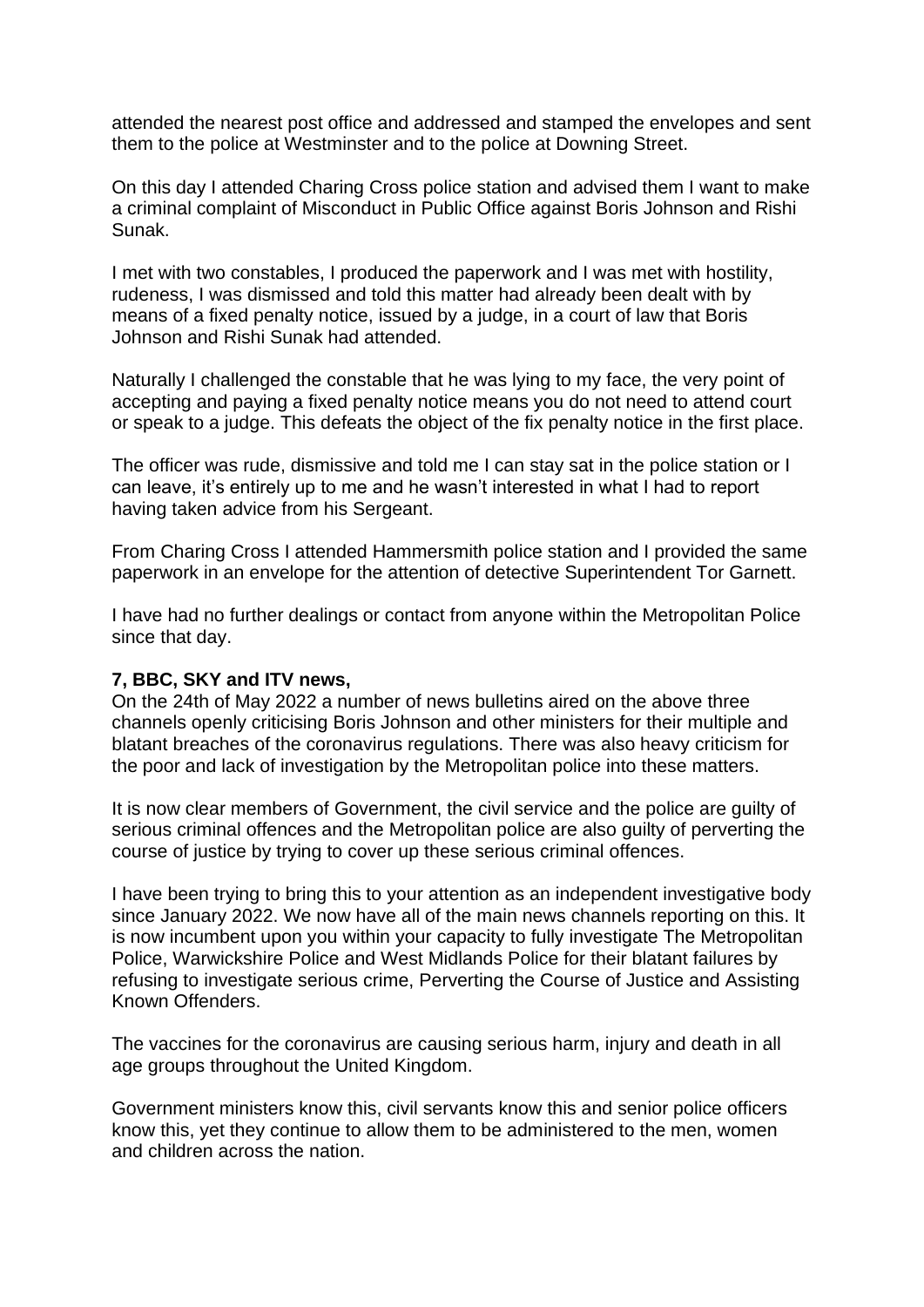The evidence we have submitted as a collective proves this.

I appreciate you are not a medical establishment, however, I would urge you to make contact with the necessary departments to stop all coronavirus vaccinations immediately in order to prevent any further unnecessary harm, injury or deaths to the people of the United Kingdom.

All of the evidence, emails, videos, witnesses, experts, paperwork, victims and correspondence are available to the IOPC. This evidence will prove the assertions being made and also prove serious Misconduct in Public Office and other serious offences by many Metropolitan, West Midlands and Warwickshire Police officers.

For information and noting, attached below is the paperwork I submitted to the police at Parliament, Downing Street and Detective Superintendent Tor Garnett at Hammersmith Police Station on the 10th of May 2022.

It is no longer acceptable to ignore this evidence or the information that you have been provided by me and others.

It is no longer acceptable that the Metropolitan police and any other police force for that matter, ignore the crimes been committed at the hands of ministers, civil servants and the police.

It is no longer acceptable for these vaccines to be allowed to continue to be administered to the men, women and children of the United Kingdom.

Lucas, as I said to you on the phone yesterday the 24th of May 2022 and I asked you if this call was being recorded? You said "yes"

I said, the people of the United Kingdom have had enough of the criminality being committed by members of Parliament, civil servants and the police.

If the police or your organisation do not do the right thing and start to make arrests and bring those guilty of these offences to account, we the people will start to arrest these criminals as is our right in law.

This is not a threat, this is merely the people exerting their lawful right to prevent crime and arrest those responsible for committing such crimes, nothing more nothing less. In the absence of a just and transparent police service we will be left with no choice but to carry out these citizens arrests in order to bring to an end the tyranny we are being faced with committed by those in government.

The evidence is overwhelming and cannot be deliberately suppressed or ignored any longer.

Every police force in the U.K. must set up a major incident room and staff it with highly trained specialist officers.